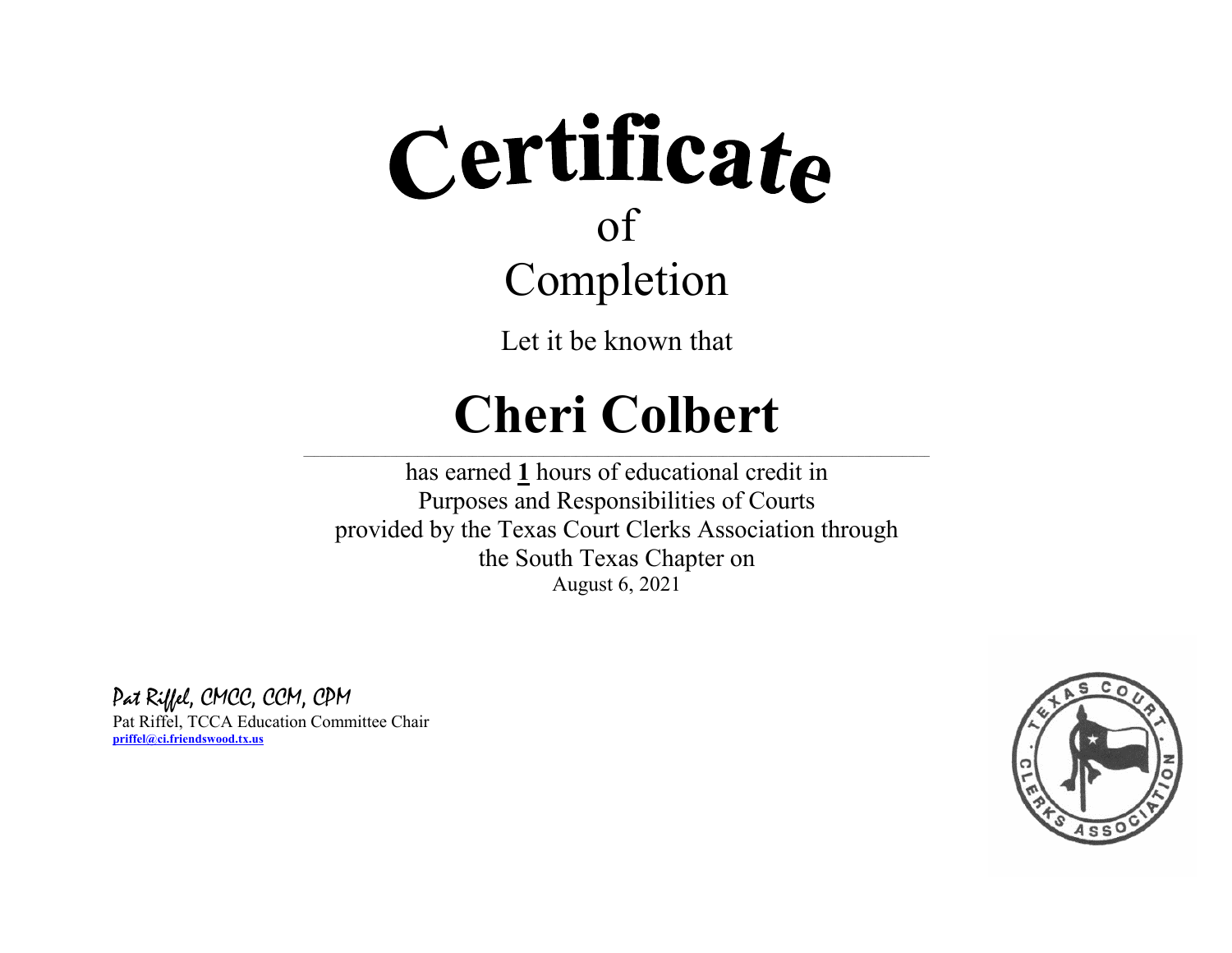Let it be known that

### **Beverly Currie**

 $\_$  , and the state of the state of the state of the state of the state of the state of the state of the state of the state of the state of the state of the state of the state of the state of the state of the state of the

has earned **1** hours of educational credit in Purposes and Responsibilities of Courts provided by the Texas Court Clerks Association through the South Texas Chapter on August 6, 2021

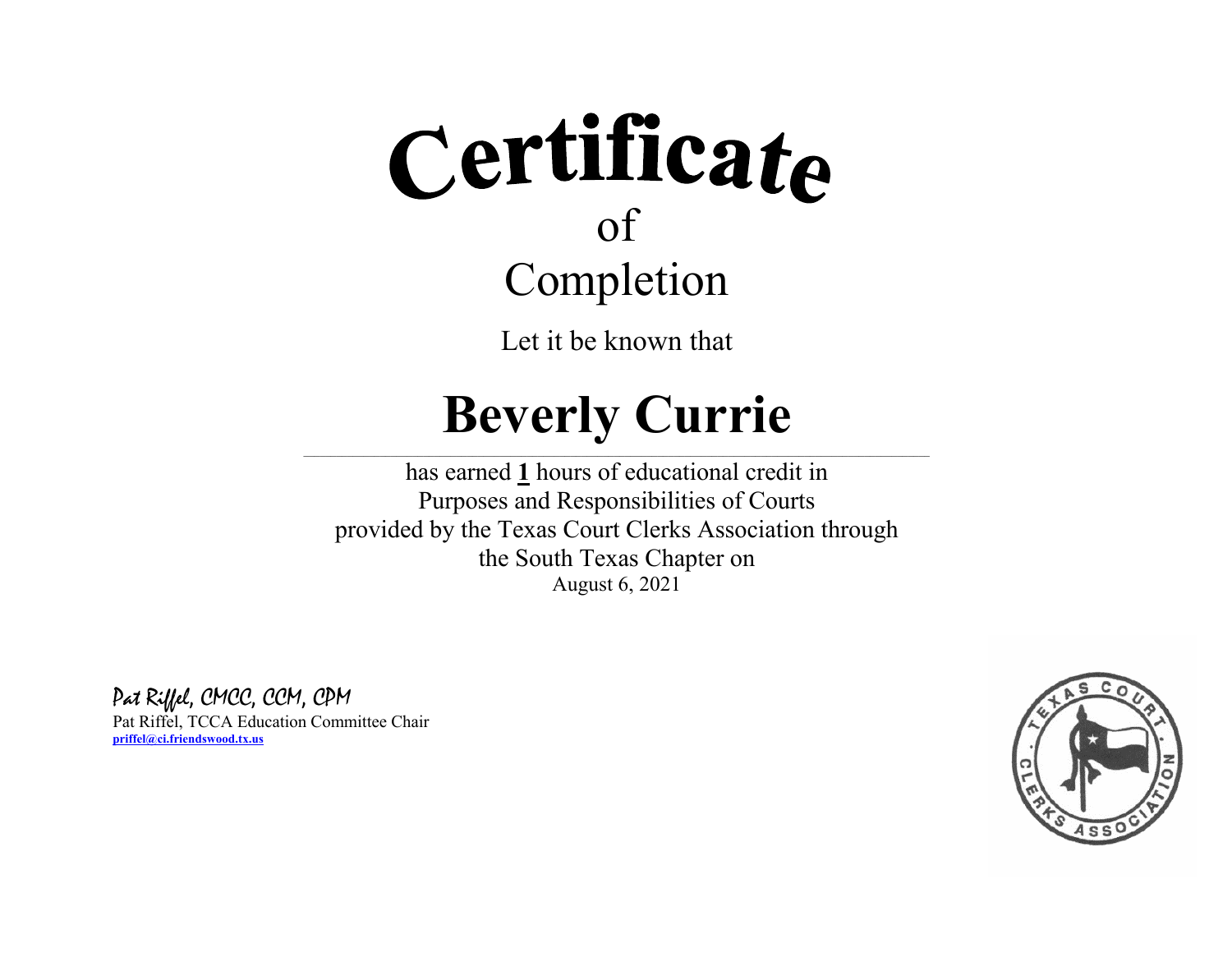Let it be known that

### **Adrianne Dill**

 $\_$  , and the state of the state of the state of the state of the state of the state of the state of the state of the state of the state of the state of the state of the state of the state of the state of the state of the

has earned **1** hours of educational credit in Purposes and Responsibilities of Courts provided by the Texas Court Clerks Association through the South Texas Chapter on August 6, 2021

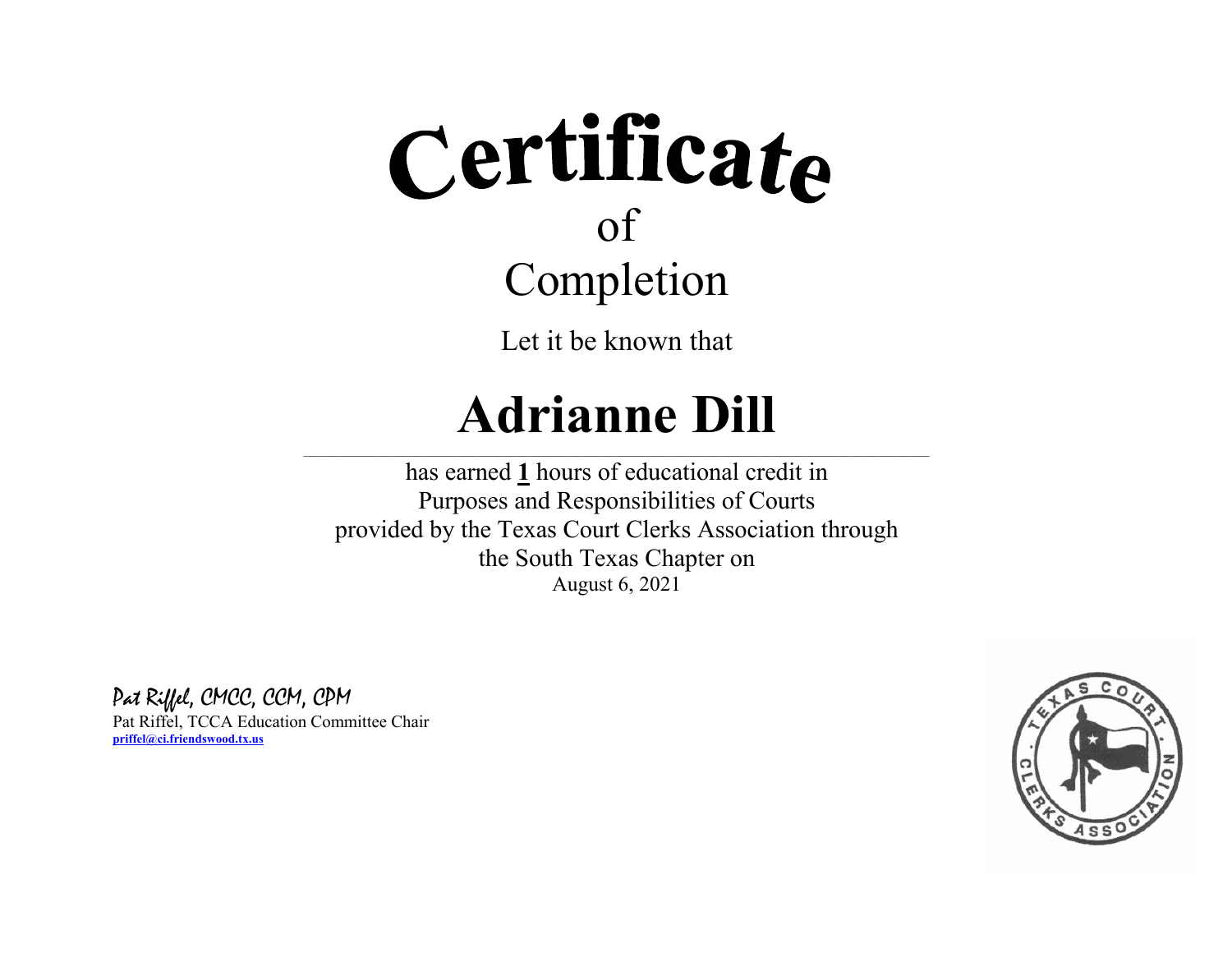Let it be known that

#### **Angela Fleming**  $\_$  , and the state of the state of the state of the state of the state of the state of the state of the state of the state of the state of the state of the state of the state of the state of the state of the state of the

has earned **1** hours of educational credit in Purposes and Responsibilities of Courts provided by the Texas Court Clerks Association through the South Texas Chapter on August 6, 2021

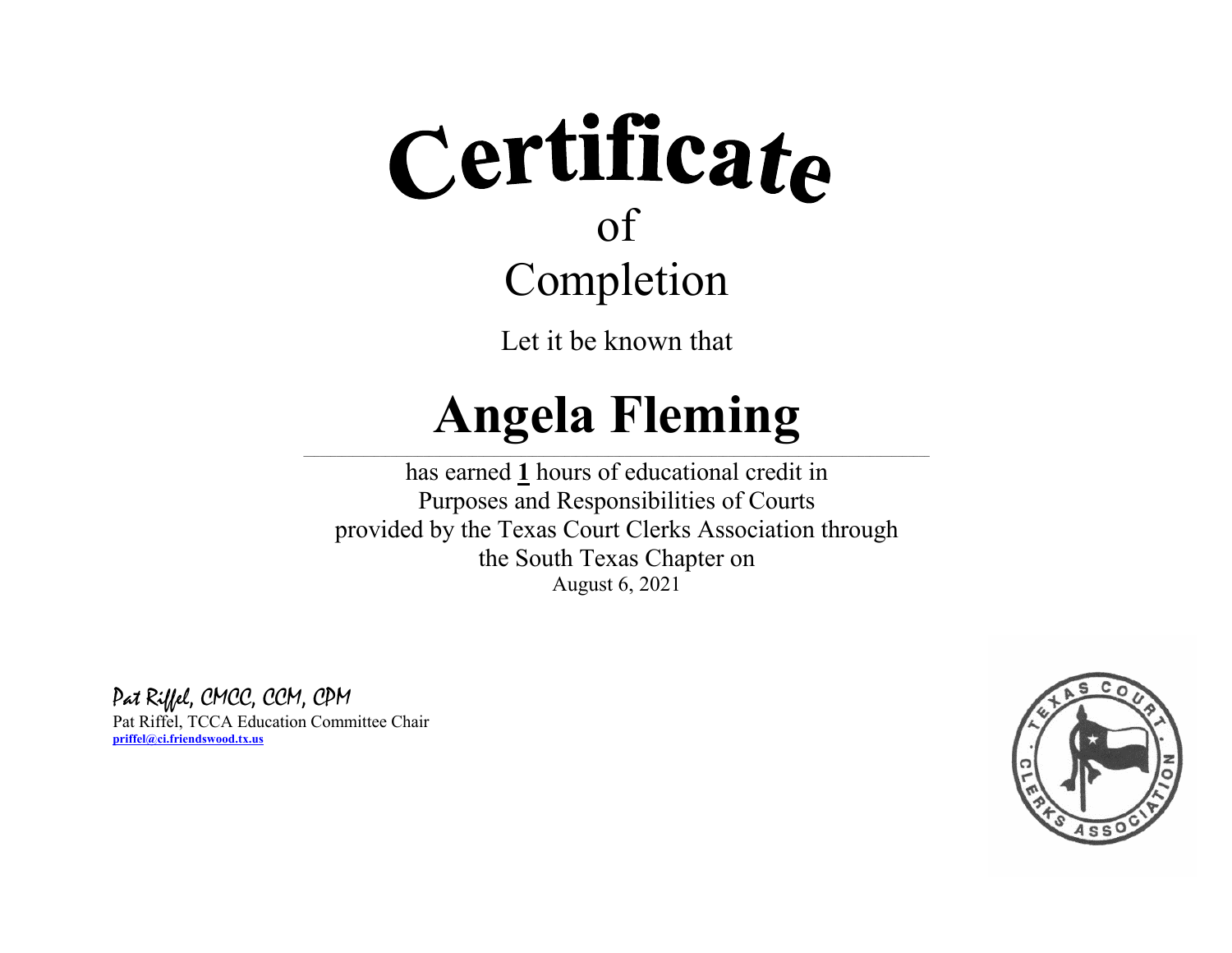Let it be known that

#### **Anjuly Flores**  $\_$  , and the state of the state of the state of the state of the state of the state of the state of the state of the state of the state of the state of the state of the state of the state of the state of the state of the

has earned **1** hours of educational credit in Purposes and Responsibilities of Courts provided by the Texas Court Clerks Association through the South Texas Chapter on August 6, 2021

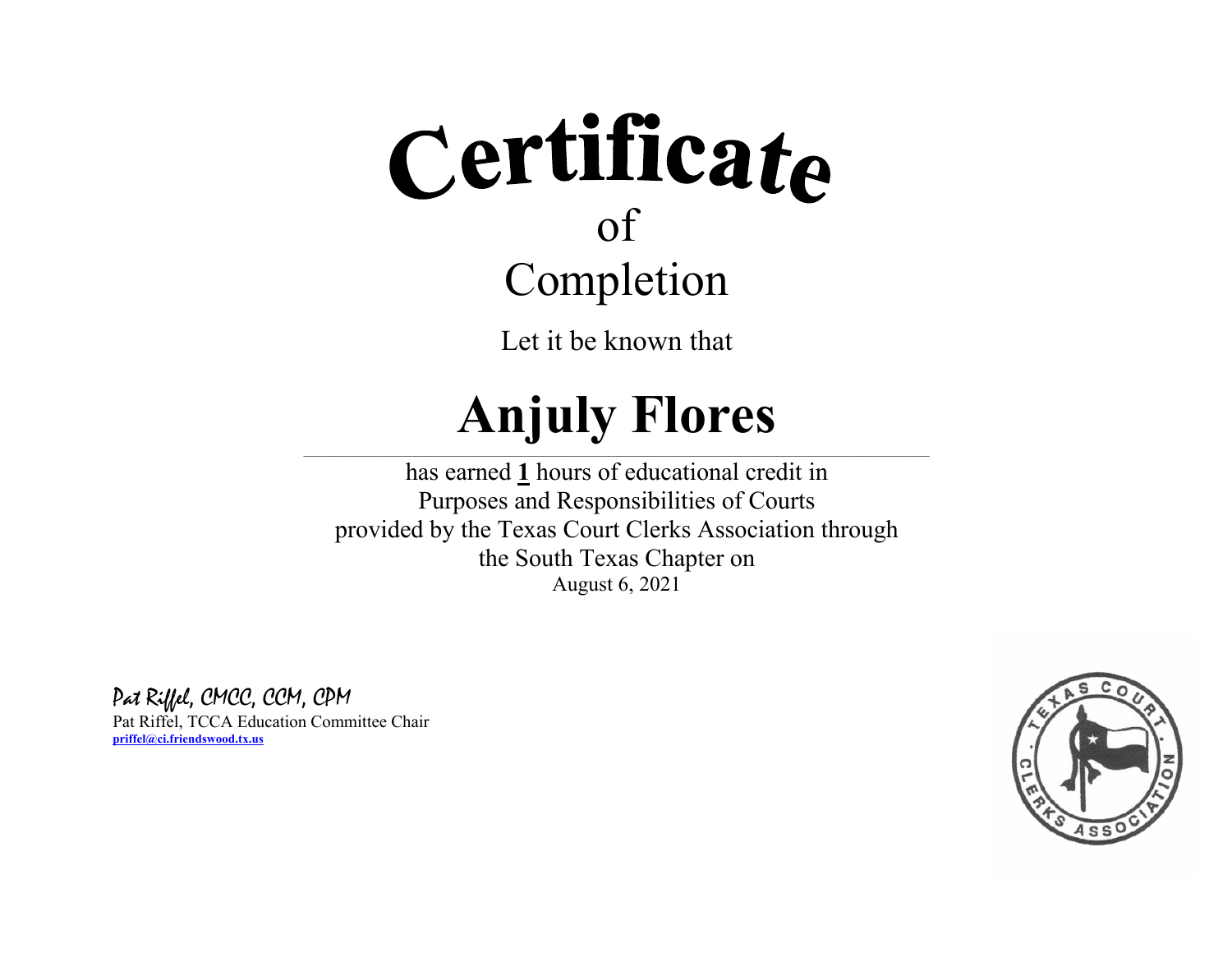Let it be known that

### **Maria Garcia-Ruiz**

 $\_$  , and the state of the state of the state of the state of the state of the state of the state of the state of the state of the state of the state of the state of the state of the state of the state of the state of the

has earned **1** hours of educational credit in Purposes and Responsibilities of Courts provided by the Texas Court Clerks Association through the South Texas Chapter on August 6, 2021

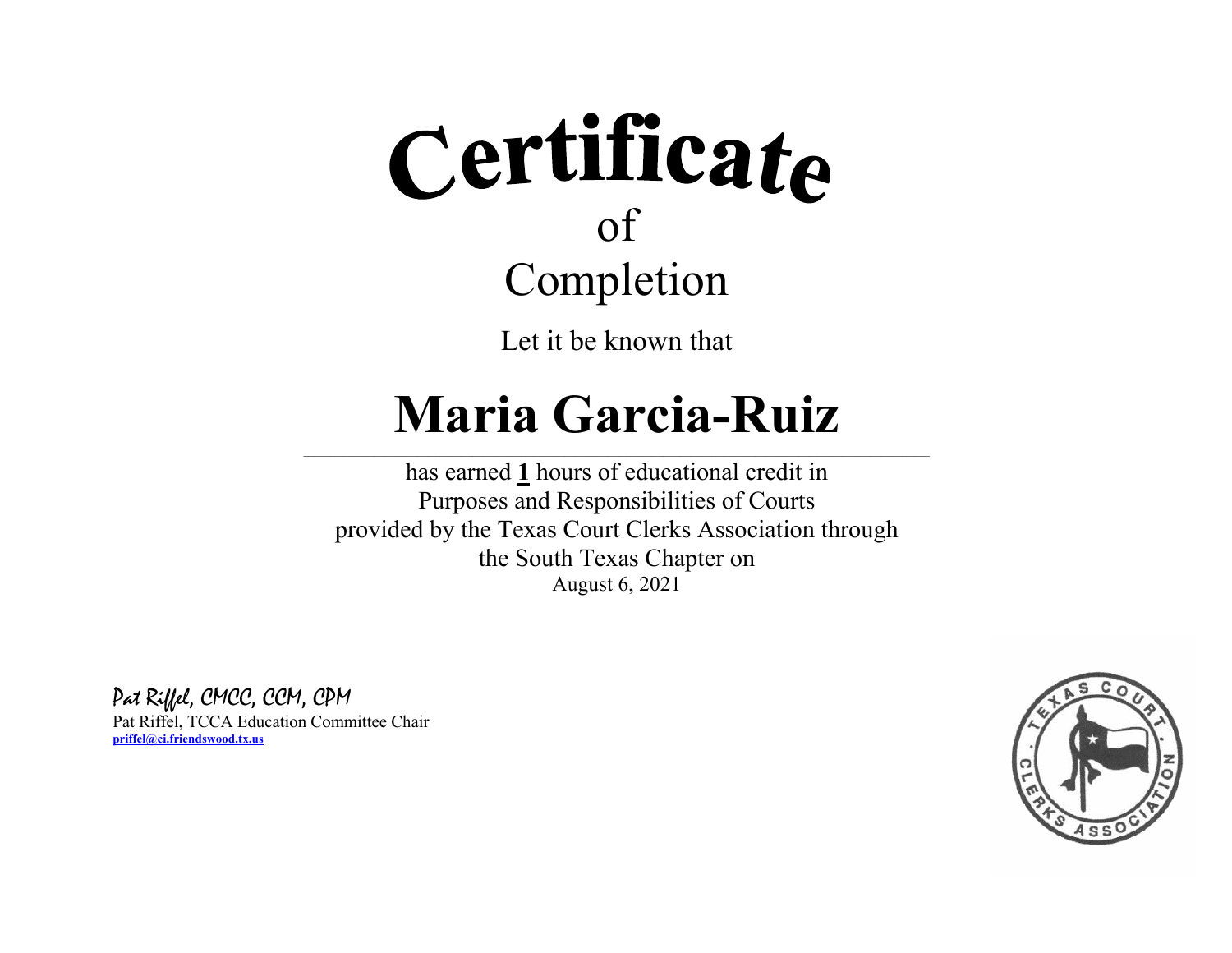Let it be known that

### **Jerri Keller**

 $\_$  , and the state of the state of the state of the state of the state of the state of the state of the state of the state of the state of the state of the state of the state of the state of the state of the state of the

has earned **1** hours of educational credit in Purposes and Responsibilities of Courts provided by the Texas Court Clerks Association through the South Texas Chapter on August 6, 2021

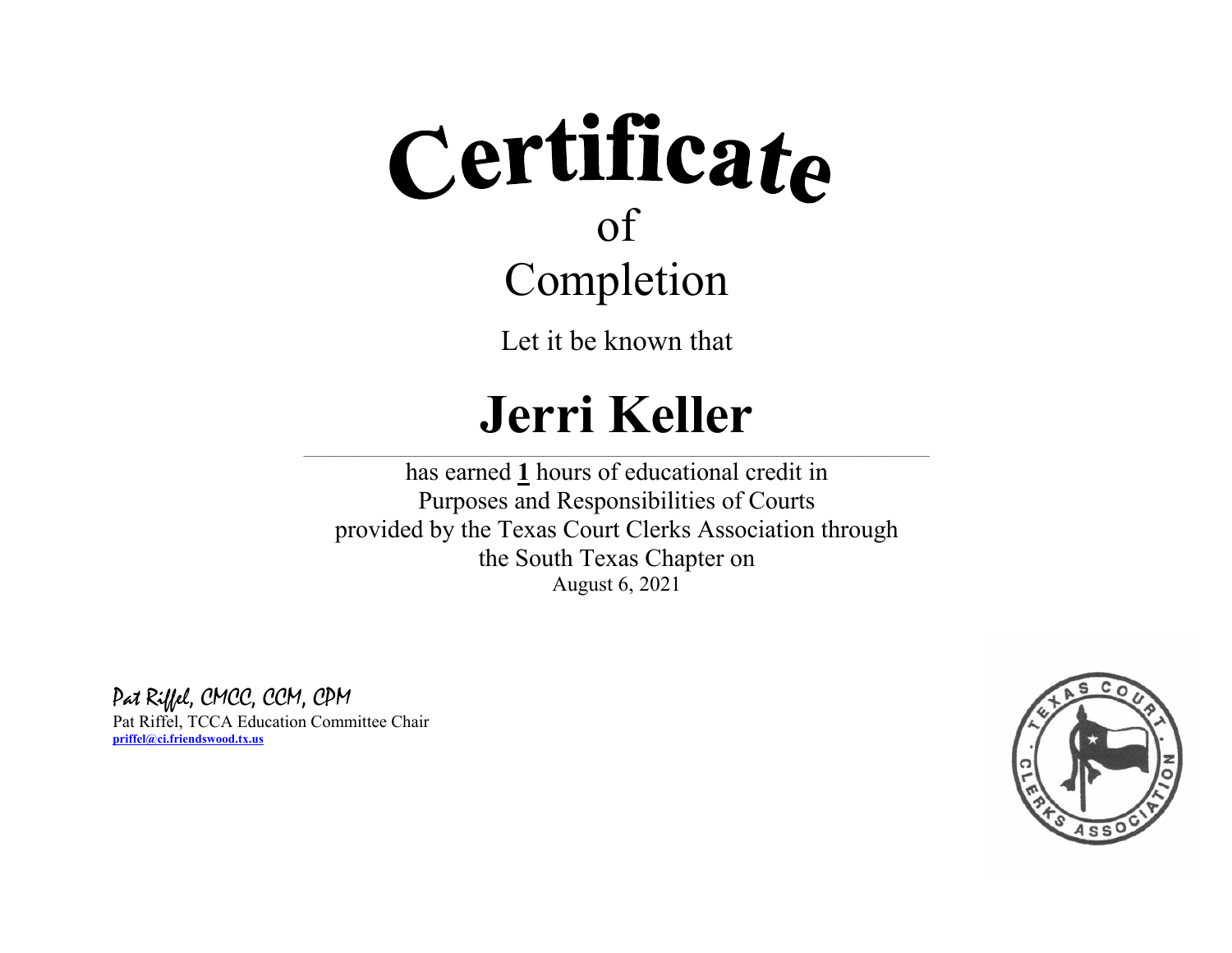Let it be known that

### **Eizabeth Montes**

 $\_$  , and the state of the state of the state of the state of the state of the state of the state of the state of the state of the state of the state of the state of the state of the state of the state of the state of the

has earned **1** hours of educational credit in Purposes and Responsibilities of Courts provided by the Texas Court Clerks Association through the South Texas Chapter on August 6, 2021